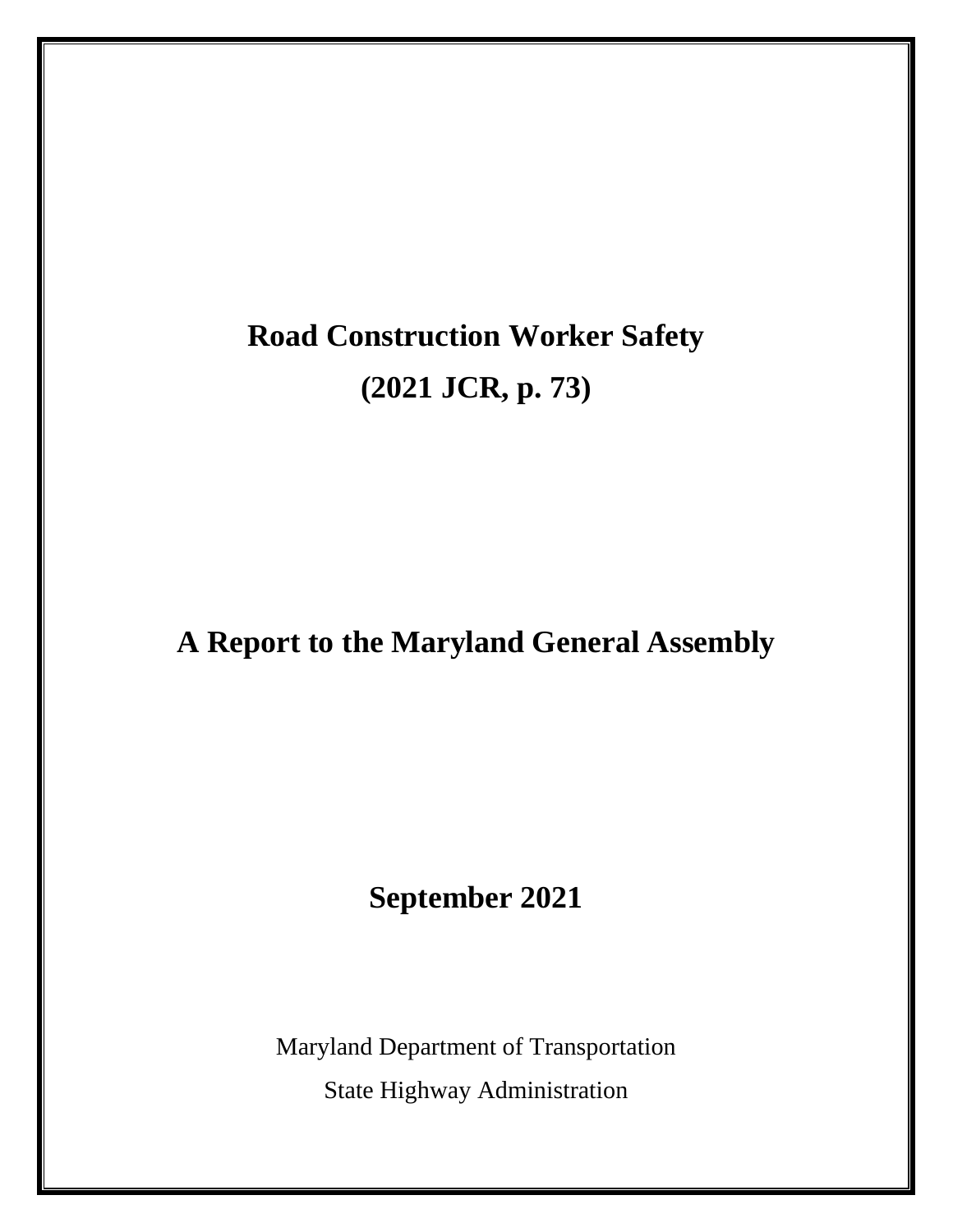## **Overview**

The Maryland Department of Transportation State Highway Administration (MDOT SHA) submits the following report in response to committee narrative contained in the 2021 Joint Chairman's Report (JCR). The language states:

*The committees request that the State Highway Administration (SHA) provide a report summarizing the measures utilized to keep workers safe. The report should include a discussion of specific measures used to protect workers working in trenches.*

MDOT SHA is dedicated to keeping every employee and private sector partner safe along Maryland's Highways and achieving "Vision Zero".

While the total number of work zone crashes in 2019 is the highest since 2015, the 2019 fatal crashes reflect a downward trend that began in 2017 (refer to Table 1). Construction worker fatalities ranged from zero to two fatalities per year between 2015 and 2019. Preliminary data for 2020 shows six fatal crashes and two construction worker fatalities. This data is available to MDOT SHA on a year delay because it must be processed and analyzed by the Maryland State Police first.

| <b>Category</b>                          | Year           |                 |                |                  |                | 5 Year       | 5 Year |
|------------------------------------------|----------------|-----------------|----------------|------------------|----------------|--------------|--------|
|                                          | 2015           | 2016            | 2017           | 2018             | 2019           | <b>Total</b> | Avg.   |
| <b>Fatal Crashes</b>                     | $\overline{6}$ | $\underline{6}$ | <u>14</u>      | $\underline{10}$ | 7              | 43           | 9      |
| <b>Total of All Fatalities</b>           | 6              | 6               | 14             | 11               | 7              | 44           | 9      |
| <b>Construction Worker</b><br>Fatalities | $\overline{2}$ |                 | $\overline{2}$ | $\overline{2}$   | $\overline{0}$ | 7            |        |
| <b>Injury Crashes</b>                    | 425            | 480             | 474            | 440              | 461            | 2,280        | 456    |
| <b>Total Number Injured</b>              | 627            | 699             | 707            | 664              | 694            | 3,391        | 678    |
| <b>Property Damage Only</b><br>Crashes   | 996            | 1,083           | 1,085          | 1,049            | 1,209          | 5,422        | 1,084  |
| <b>Total Crashes</b>                     | 1,427          | 1,569           | 1,573          | 1,499            | 1,677          | 7,745        | 1,549  |

**Table 1. 2015-2019 Construction/Maintenance Zone (Work Zone) Crashes Statewide**  Source: MDOT Maryland Highway Safety Office Crash Database

MDOT SHA has a robust work zone safety program to protect both workers and road users that incorporates engineering, enforcement, training, and education. The elements of the work zone safety program outlined below are used to protect workers in trenches as well as a variety of other work zone environments.

### **Engineering**

MDOT SHA has standards, specifications, and guidelines for temporary traffic control design and implementation to ensure the safe and efficient movement of road users through or around construction activities while protecting construction workers, equipment, and activities.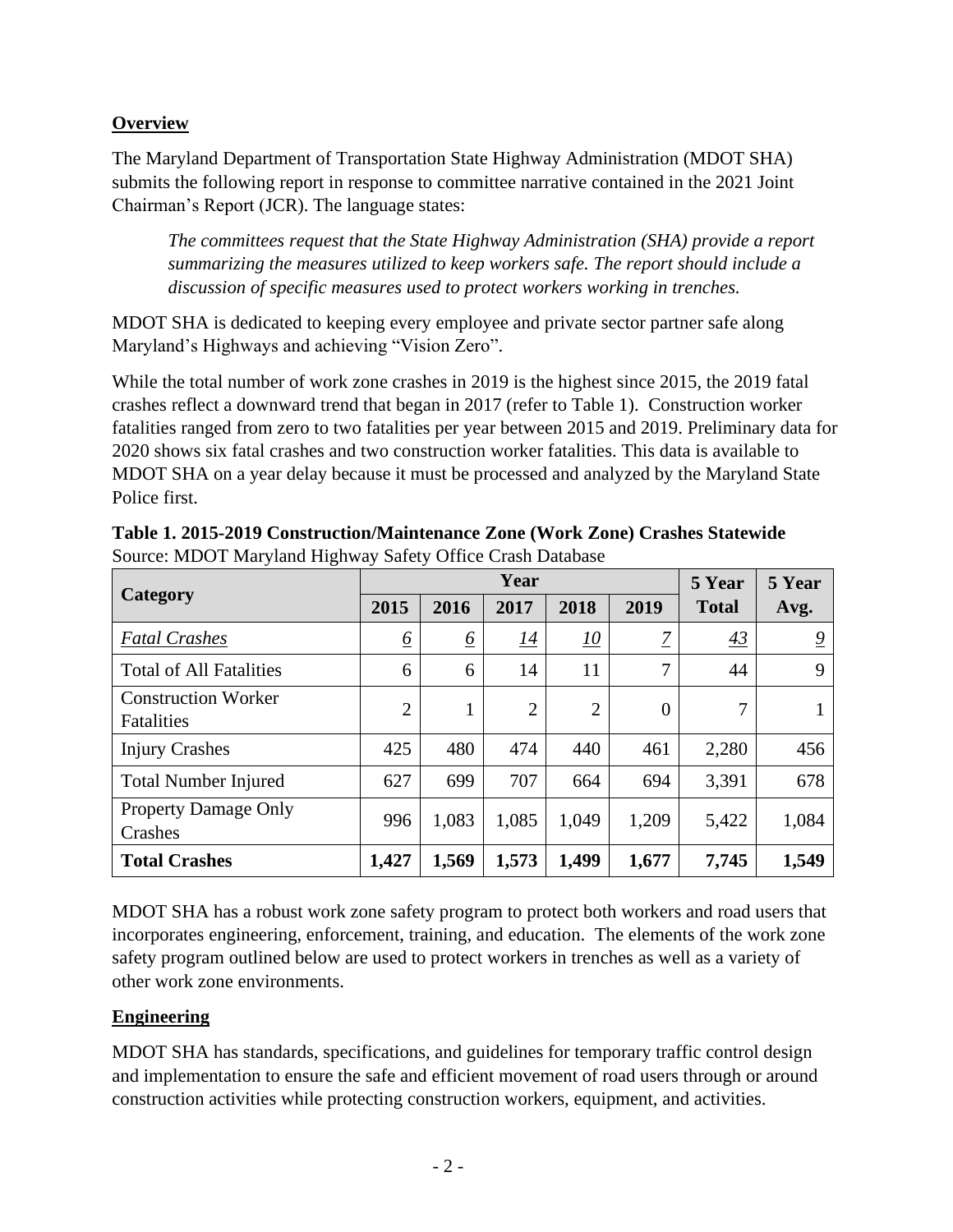Traffic Control Plan (TCP): For every construction and maintenance activity, MDOT SHA requires the development and implementation of a Traffic Control Plan (TCP) that guides traffic past, around, and through work zones safely. TCPs must follow MDOT SHA standards and guidance for the layout and placement of traffic control devices, markings, and signs.

MDOT SHA provides standards and guidance on developing TCPs in the Maryland Manual on Uniform Traffic Control Devices (MdMUTCD), the Standard Specifications for Construction and Materials, and in the Book of Standards for Highway and Incidental Structures. Depending on the project's complexity, a TCP may be project specific or may reference a Temporary Traffic Control Typical Application (TTCTA) from the Book of Standards. For significant projects, which are those projects that are anticipated to cause sustained work zone impacts greater than what is considered tolerable, MDOT SHA also requires the development of a Transportation Management Plan (TMP), which involves the development of strategies to manage work zone impacts and public information and outreach, in addition to developing a TCP.

Standards, Specifications and Guidelines: MDOT SHA routinely reviews work zone standards, specifications, and guidelines to ensure they reflect national standards and recommendations, best practices, new technologies, and MDOT SHA policies and practices. Examples of these efforts include:

- In 2016, to provide safer work zones for construction and maintenance workers, MDOT SHA issued new requirements for the increased use of protection vehicles with truck or trailer-truck mounted attenuators on roadways with a posted speed limit of 55 mph or greater.
- In 2021, guidelines were issued on the use of Automated Flagger Assistance Devices (AFADs). AFADs consist of a trailer-mounted, mechanized stop/slow paddle and gate arm which are operated by certified flaggers. AFADs enable the flagger to be positioned out of the lane of traffic, thereby reducing their risk of being struck by a vehicle.

Inspections: MDOT SHA Temporary Traffic Control Inspectors rotate throughout the state conducting randomized work zone inspections. The inspectors help ensure temporary traffic control is set up consistently and safely throughout the state. Each work zone is inspected and rated on its compliance with MDOT SHA standards and guidelines. Inspection reports are provided to the contractors to correct any issues found in the temporary traffic control set-up. If a major flaw is found in the temporary traffic control, the inspector has the authority to stop work immediately until it is corrected. In 2020, MDOT SHA conducted 4,752 work zone inspections. Of those inspections, 97% received a grade of "B" or better.

Qualified Products List (QPL): MDOT SHA's Office of Traffic and Safety (OOTS) maintains a Qualified Products List (QPL) for Temporary Traffic Control materials, products, and devices. The materials, products and devices that are approved on the QPL are thoroughly evaluated by OOTS staff in accordance with the latest MDOT SHA, MdMUTCD, American Association of State Highway and Transportation Officials (AASHTO), and Federal Highway Administration (FHWA) specifications, standards, and guidelines for work zones safety. MDOT personnel and contractors must source approved materials, products, and devices from the QPL for temporary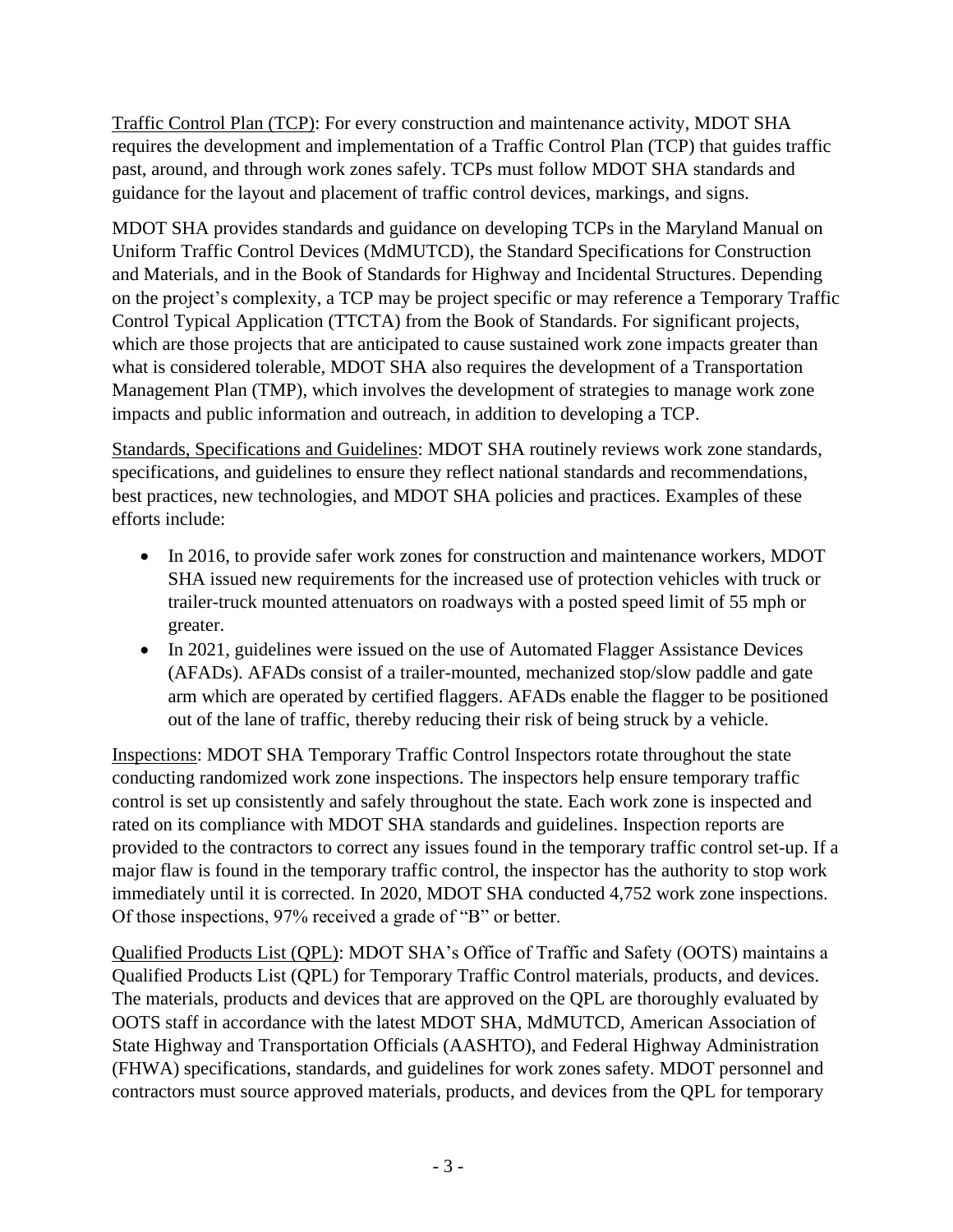traffic control applications, ensuring that the devices used in work zones meet applicable safety standards.

## **Enforcement**

Coordination with Maryland State Police: MDOT SHA has a memorandum of understanding (MOU) with the Maryland State Police (MSP) to provide law enforcement services in work zones. This MOU establishes a procedure for the use of MSP when additional safety and a more forceful presence is deemed necessary (see attached MSP WZTC Services). The presence of MSP on a construction site has proven to be useful to assure the safety of workers as well as the traveling public.

Situations when MSP should be considered for use include but are not limited to:

- High speed interstate highways
- High traffic volumes
- Intersection work
- Complex traffic switch work

Automated Speed Enforcement: MDOT SHA utilizes Automated Speed Enforcement (ASE) as an enforcement tool in work zones. The Maryland SafeZones ASE program began in 2009 with the goal of encouraging a change in driver behavior in work zones. ASE supplements police enforcement in work zones, where space restrictions often limit traditional speed enforcement activities. In work zones where deployed, ASE has been tremendously effective in slowing traffic down, as evidenced by the drop in the percentage of violations at these work zones from 7 percent when the program first began to a sustained average of less than 1 percent. Since the inception of the program, SafeZones has been deployed at 98 enforcement locations in work zones on Interstates, National Highways and Maryland State Routes.

# **Training**

All MDOT SHA personnel, contractors, and consultants involved in the development, design, implementation, operation, inspection, and enforcement of work zone related transportation management and traffic control are required to be trained commensurate with their level of responsibility. This training is provided by MDOT SHA and outside sources. Examples of training include:

Temporary Traffic Control Managers Course (TTCMC): The Temporary Traffic Control Managers Course (TTCMC) provides instruction on the fundamentals of temporary traffic control, MDOT SHA standards and specifications, and TTCTAs. The TTCMC training is provided by MDOT SHA in collaboration with the Maryland Transportation Builders and Materials Association (MTBMA) can be accessed [online.](http://www.mtbma.org/training.html) This training is required for all Traffic Control Managers and is recommended for field supervisors and crew leaders. The TTCMC must be successfully completed every 4 years to maintain certification. In December 2020, MDOT SHA released an online version of the TTCMC to expand accessibility to the course. In the first 6 months the online course was available, over 1,400 people enrolled in the course.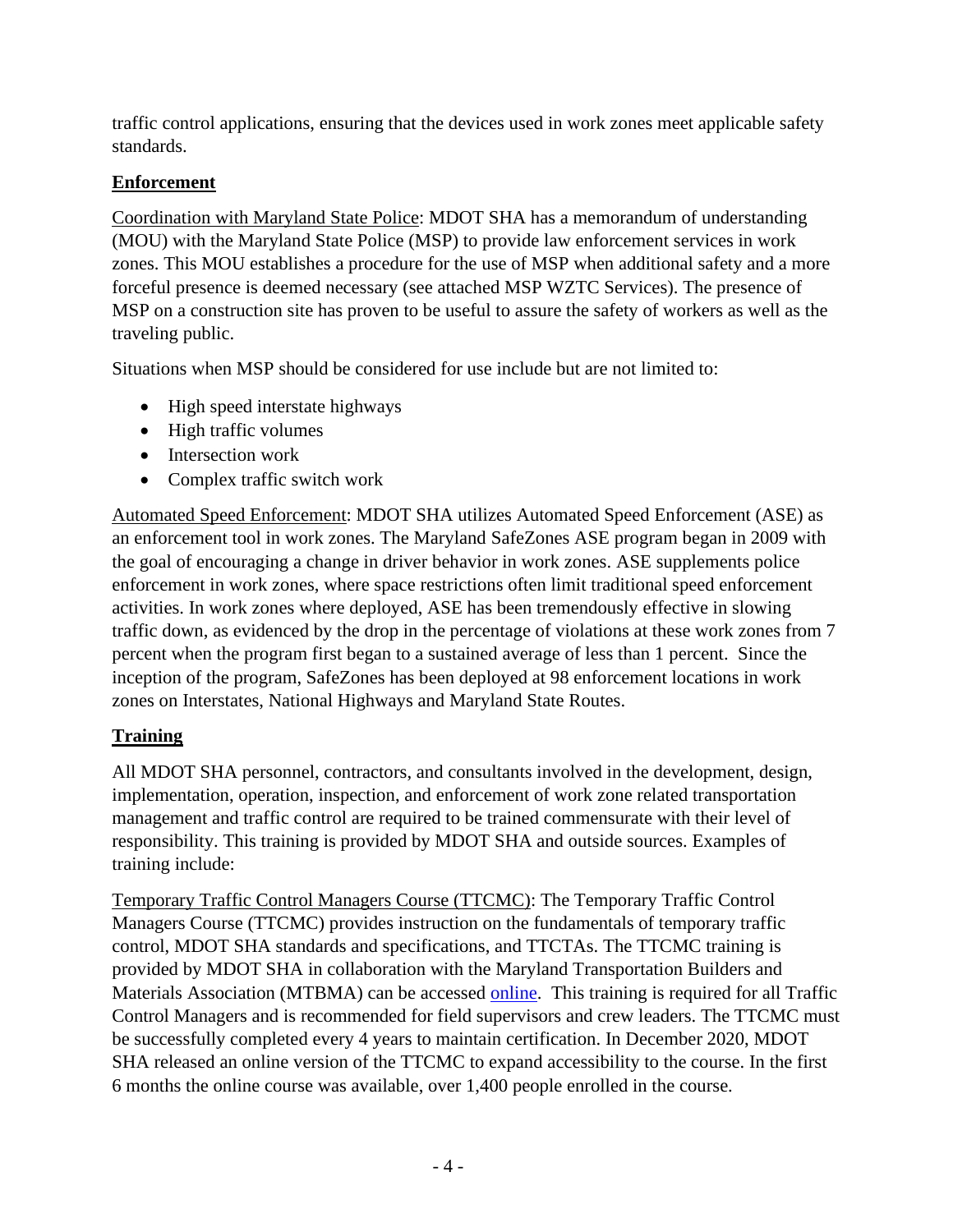Flagger Training: MDOT SHA requires that flaggers be certified through the American Traffic Safety Services Association (ATSSA) flagger certification training course every 4 years. This course provides instruction on standard flagger control reference, proper flagging signal procedures, and standard flagger practices for various situations.

Law Enforcement Officer Training: All law enforcement personnel who may be assigned to provide services in a work zone are required to complete MDOT SHA's Work Zone Law Enforcement Training Course. This training course is valid for a period of 4 years and teaches law enforcement how to safely operate within a work zone.

#### **General Operations and Policies**

#### *General Lane Closures*

The general procedure for performing work on any MDOT SHA roadway begins with the entity which needs to access the roadway filing a "Lane Closure Request Permit". MDOT SHA District offices have a procedure in place for approval and tracking of lane closure requests which operates in conjunction with MDOT SHA's Statewide Traffic Operations Center (SOC). Upon approval of the permit, a tracking number is assigned to that permit. When work requires a lane closure, the onsite Traffic Control Manager is required to call SOC to activate the permit and again call to SOC to deactivate the permit when the roadway is clear. Between 2018 and 2020, MDOT SHA and the Maryland Transportation Authority (MDTA) activated roughly 46,000 lane closure permits per year, averaging 126 daily. The majority of the permit activations were from MDOT SHA (about 75 percent).

#### *Traffic Control Manager*

MDOT SHA requires that whenever work requires a lane or shoulder closure an approved Traffic Control Manager (TCM) must be on site. The TCM is to be fully trained and certified to supervise and implement all Maintenance of Traffic (MOT) within the work zone. The TCM is responsible for deciding what type of lane closure is required and which typical standard from the MDOT SHA Book of Standards best meets the needs of a given situation. The TCM should also be versed enough in MOT work that he/she would be capable of making reasonable decisions regarding situations not specifically noted in the standards and plans, such as driveways, intersections, etc.

#### *Pre-traffic Switch Meetings*

On projects requiring realignment of traffic ("traffic switch"), a Pre-Traffic Switch Meeting should be held to discuss the upcoming events (see attached 07220.100.04). Often, traffic switch work is very complex and may involve several entities working together simultaneously to complete a successful traffic switch. Once work begins on a traffic switch it must be completed in its entirety, since an incomplete traffic switch will lead to hazardous conditions for the drivers and road workers. Therefore, it is imperative that a holistic approach to implementing the upcoming switch be discussed at the Pre-Traffic Switch Meeting.

Items of work that may need discussion are: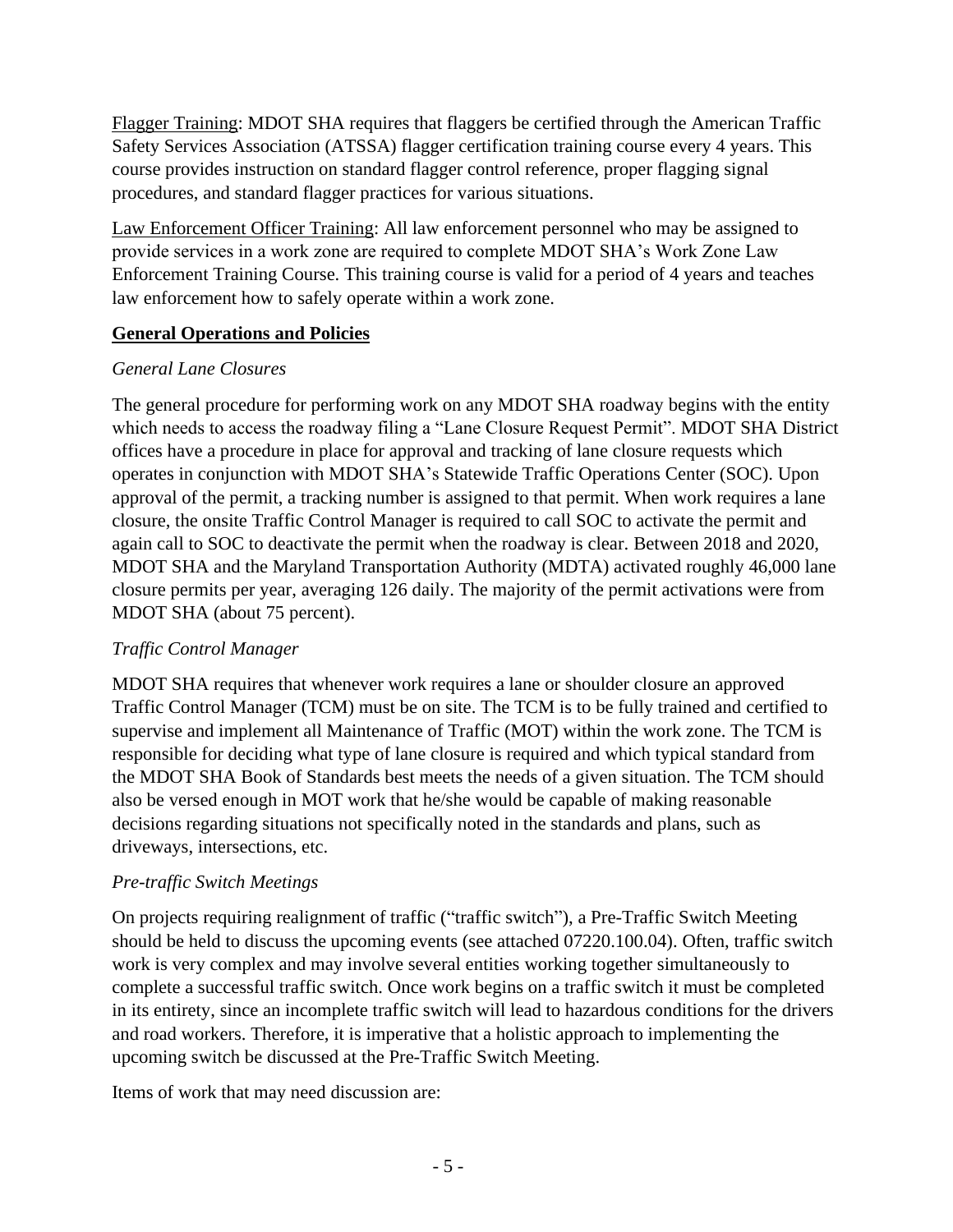- Start stop/times
- Lane closure requirements
- Removal and reset of temporary barrier wall
- Paving for grade adjustments between construction phases
- Adjustment of traffic signals

# *Removal of Lane Closures (Tear Down)*

Procedures are in place for the safe removal of daily lane closures at the end of the work shift and are just as critical to safety as original setup. If warranted by speed and/or traffic volume an attenuator truck should be used between oncoming traffic and the take down crew (see attached 104.23 specification and standard 104.01-19D). In general, MOT devices are removed in the opposite order as they were installed (i.e. cones then arrow panel and lastly signs). This procedure is incorporated into the TTCMC training.

# *Technology Innovations*

MDOT SHA is using innovative new technology to provide real-time information about construction and maintenance events, which can help automated driving systems and humans navigate safely and efficiently through construction work zones. Examples of these technology innovations include:

- In January 2021, Maryland was one of 13 states awarded funds from the USDOT FHWA Work Zone Data Exchange (WZDx) Demonstration Grant to go towards MDOT SHA. Funds are being used to convert Maryland's work zone data feeds to a national best practice to accelerate the adoption of a single feed format that Original Equipment Manufacturers (OEMs) can track in [real-time.](https://ops.fhwa.dot.gov/wz/wzdx/demonstration_grants.htm)
- MDTA is piloting a connected arrow panel, which will provide a real time data feed for third party use that communicates the location and message on the arrow panel.
- MDOT SHA piloted the use of technology that communicates to Waze in real-time of our presence in the roadway. MDOT SHA may incorporate reporting to Waze in specifications for work zones in the near future.
- MSP uses [Drivewyze](https://mdsp.maryland.gov/Organization/Pages/CommercialVehicleEnforcementDivision.aspx) to notify truck drivers of significant safety concerns locations, which can include work zones.

# **Education**

MDOT SHA is, and will continue to be, committed to protecting roadside workers by proactively educating the public and motorists year-round on the importance of driving safely in work zones and moving over when approaching first responders assisting other motorists. MDOT SHA does this by utilizing partnerships with other government agencies, non-profit organizations, and industry members; leveraging relationships with members of the media; and using owned resources including our website and social media platforms. MDOT SHA's Office of Communications actively and regularly communicate safe driving messages with our more than 72K followers on Facebook and more than 61K followers on Twitter and Instagram using factual data, engaging videography, and emotional testimony. Work Zone Safety Month and the